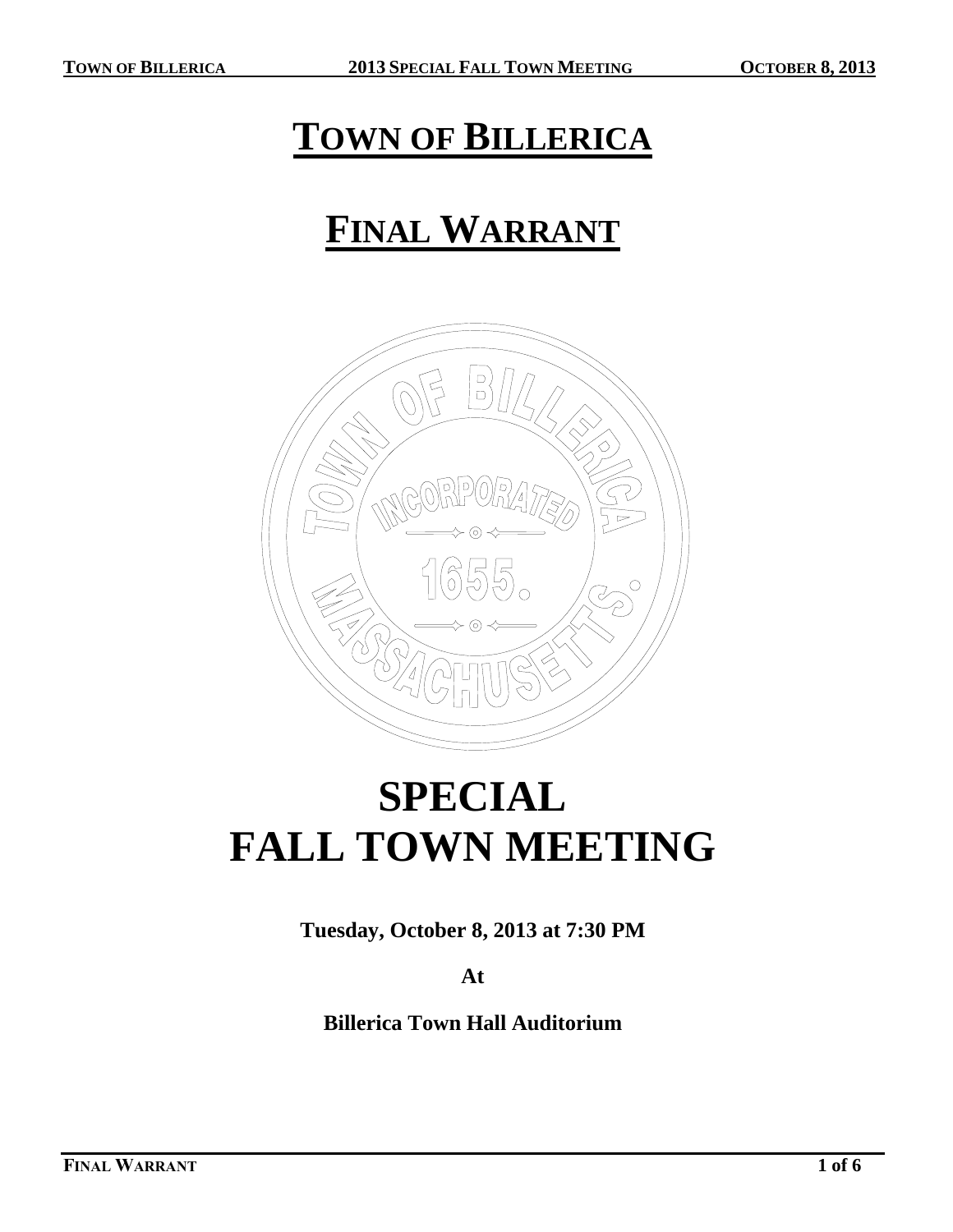#### **TOWN OF BILLERICA 2013 SPECIAL FALL TOWN MEETING OCTOBER 8, 2013**

| <b>Article</b><br><b>Number</b> | <b>Purpose</b> | Value | <b>Funding Source</b> | <b>Submitted by:</b> | <b>Finance</b><br><b>Committee</b><br>Recommendation |
|---------------------------------|----------------|-------|-----------------------|----------------------|------------------------------------------------------|
|---------------------------------|----------------|-------|-----------------------|----------------------|------------------------------------------------------|

|   | Payment in Lieu of Tax Agreement -<br>Shaffer Landfill Site on Pond Street |             |           | Town Manager;<br>authorized by<br><b>BOS</b> | Reserves<br>Recommendation |
|---|----------------------------------------------------------------------------|-------------|-----------|----------------------------------------------|----------------------------|
| 2 | Pay the Balance of Parker School<br><b>Project Expenses</b>                | \$1,000,000 | Free Cash | Town Manager;<br>authorized by<br><b>BOS</b> | Reserves<br>Recommendation |
| 3 | <b>Petitioner Article</b>                                                  | \$5,000,000 | Free Cash | Petitioner                                   | Reserves<br>Recommendation |
| 4 | <b>Petitioner Article</b>                                                  |             |           | Petitioner                                   | Reserves<br>Recommendation |
| 5 | <b>Petitioner Article</b>                                                  | \$500,000   | Free Cash | Petitioner                                   | Reserves<br>Recommendation |
| 6 | <b>Petitioner Article</b>                                                  | \$250,000   | Free Cash | Petitioner                                   | Reserves<br>Recommendation |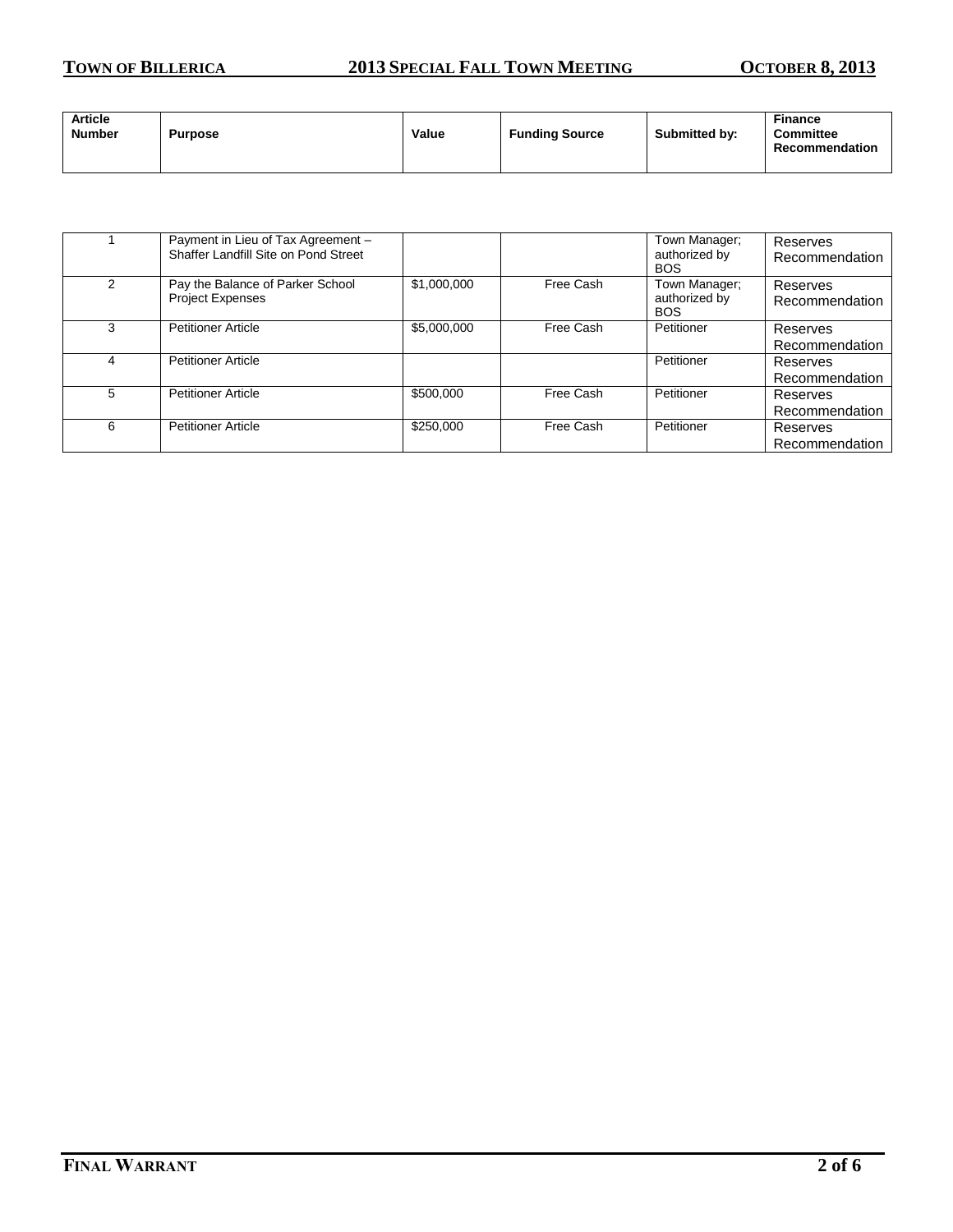### **FINAL WARRANT 2013 SPECIAL FALL TOWN MEETING**

Middlesex, ss. To Any Constable in the Town of Billerica

Greetings,

You are hereby authorized and requested to notify and warn the inhabitants of said Town of Billerica qualified by law to vote in Elections and Town Affairs, to meet at the Maurice A. Buck Memorial Auditorium, Town Hall, 365 Boston Road, Billerica, MA on Tuesday, October 8, 2013 at 7:30 PM and subsequent Thursdays and Tuesdays until all of the business in the Warrant shall have been acted upon, then and there to vote on the following article:

#### **ARTICLE 1 - PAYMENT IN LIEU OF TAX AGREEMENT - SHAFFER LANDFILL SITE ON POND STREET**

To see if the Town will vote to authorize the Board of Selectmen and Board of Assessors to execute a PILOT agreement pursuant to G.L. C. 59, §38H, and Department of Revenue guidelines promulgated thereunder, with respect to annual payments in lieu of real and personal property taxes for a term of up to 25 years relative to the parcel of land located at 209 Pond Street, Billerica, commonly referred to as the "Shaffer Landfill"; said PILOT agreement to be based upon the proposed construction and operation of a Solar Photovoltaic Electricity Generating Facility with an expected capacity of approximately 5.8 megawatts on said parcel; or act in relation thereto.

Submitted by the Town Manager; authorized by the Board of Selectmen

#### *Finance Committee has not yet made final recommendation.*

Article 1 Explanation: The developers of the proposed Solar Photovoltaic Energy Generating Facility at the Shaffer Landfill property have completed all permitting and financing arrangements for this project. Pursuant to the provisions of G.L. c. 59, §38H, cities and towns in which such energy generating facilities are located can negotiate payment in lieu of tax agreements (PILOTs) with the operators of such facilities, rather than resort to the ad valorem taxation of such facilities in each fiscal year in which they operate. Pursuant to guidelines adopted by the Department of Revenue, once the Assessors and Selectmen of a municipality negotiate the terms of such a PILOT Agreement, the Agreement must be ratified by the legislative body of the city or town. The subject PILOT Agreement provides the Town with certainty and predictability with respect to the revenue stream to be generated from the subject property over its 25 year term. It also insulates the Town from future changes in legislation which could undermine the ability of local assessors to assess these energy generating properties at full and fair cash value.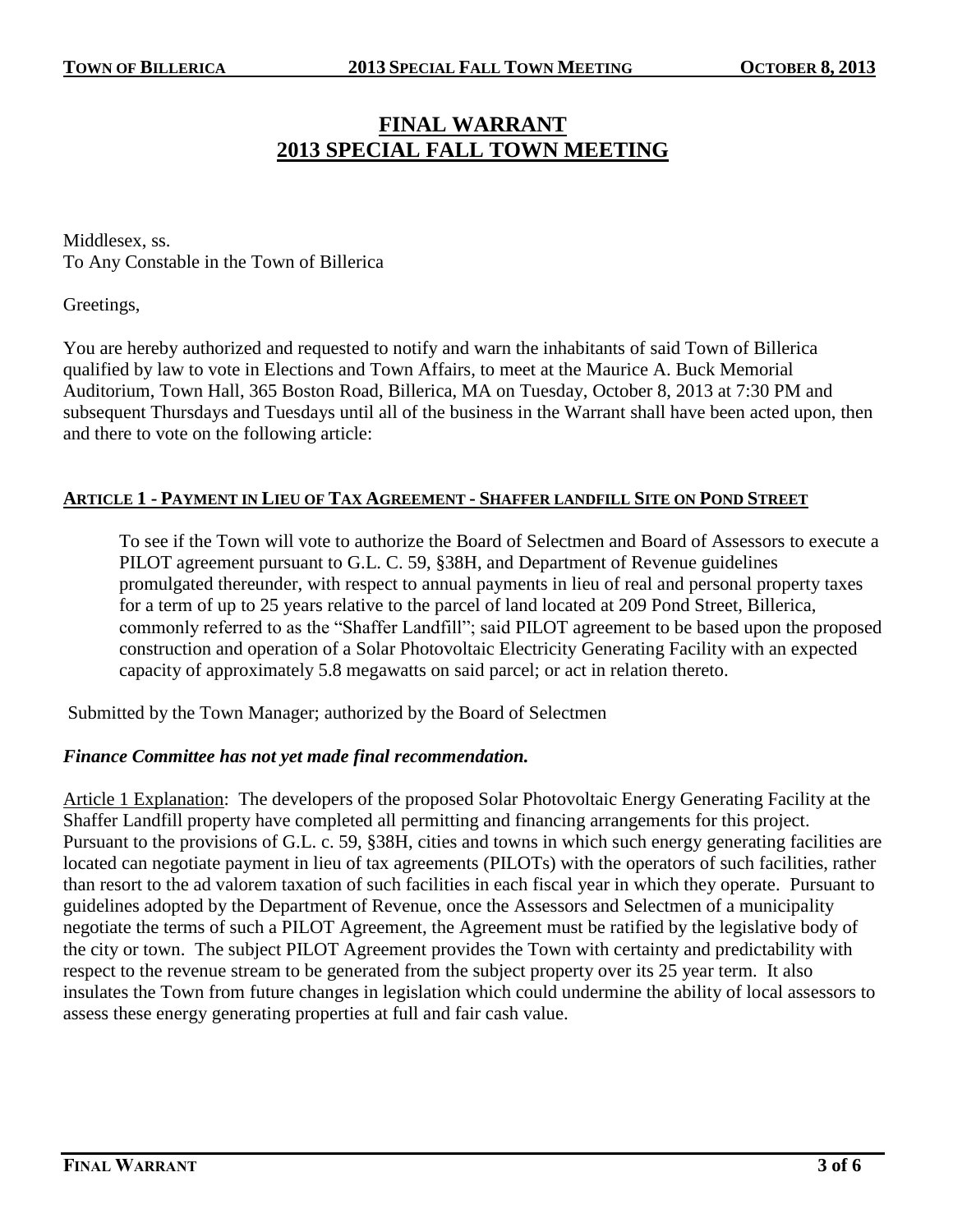#### **ARTICLE 2 – PAY THE BALANCE OF PARKER SCHOOL PROJECT EXPENSES**

To see if the Town will vote to transfer and appropriate from Free Cash the sum of \$1,000,000 to pay the balance of expenses remaining for the Parker School Building Project; or act in relation thereto.

Submitted by the Town Manager; authorized by the Board of Selectmen

#### *Finance Committee has not yet made final recommendation.*

Article 2 Explanation: Rather than go out to borrow the balance of the project as authorized through a debt exclusion by Town Meeting, the Board of Selectmen is proposing to pay this remaining balance with available funds. This will reduce the amount that is debt excluded by that amount.

\_\_\_\_\_\_\_\_\_\_\_\_\_\_\_\_\_\_\_\_\_\_\_\_\_\_\_\_\_\_\_\_\_\_\_\_\_\_\_\_\_\_\_\_\_\_\_\_\_\_\_\_\_\_\_\_\_\_\_\_\_\_\_\_\_\_\_\_\_\_\_\_\_\_\_\_\_\_\_\_\_\_\_\_\_\_\_

#### **ARTICLE 3 – PETITIONER ARTICLE**

To see if the Billerica Town Meeting will vote to transfer \$5,000,000 (five million dollars) from Free Cash to offset the Fiscal 2014 real estate taxes; or act in relation thereto.

Submitted by Michael Rosa and Messrs. Rosa, Farmer, Johnson, Cangiamila, Johnson, Smilgis, Greene, Piscatelli and Madames Rosa, Moore, Johnson, Anton and Chandler.

#### *Finance Committee has not yet made final recommendation.*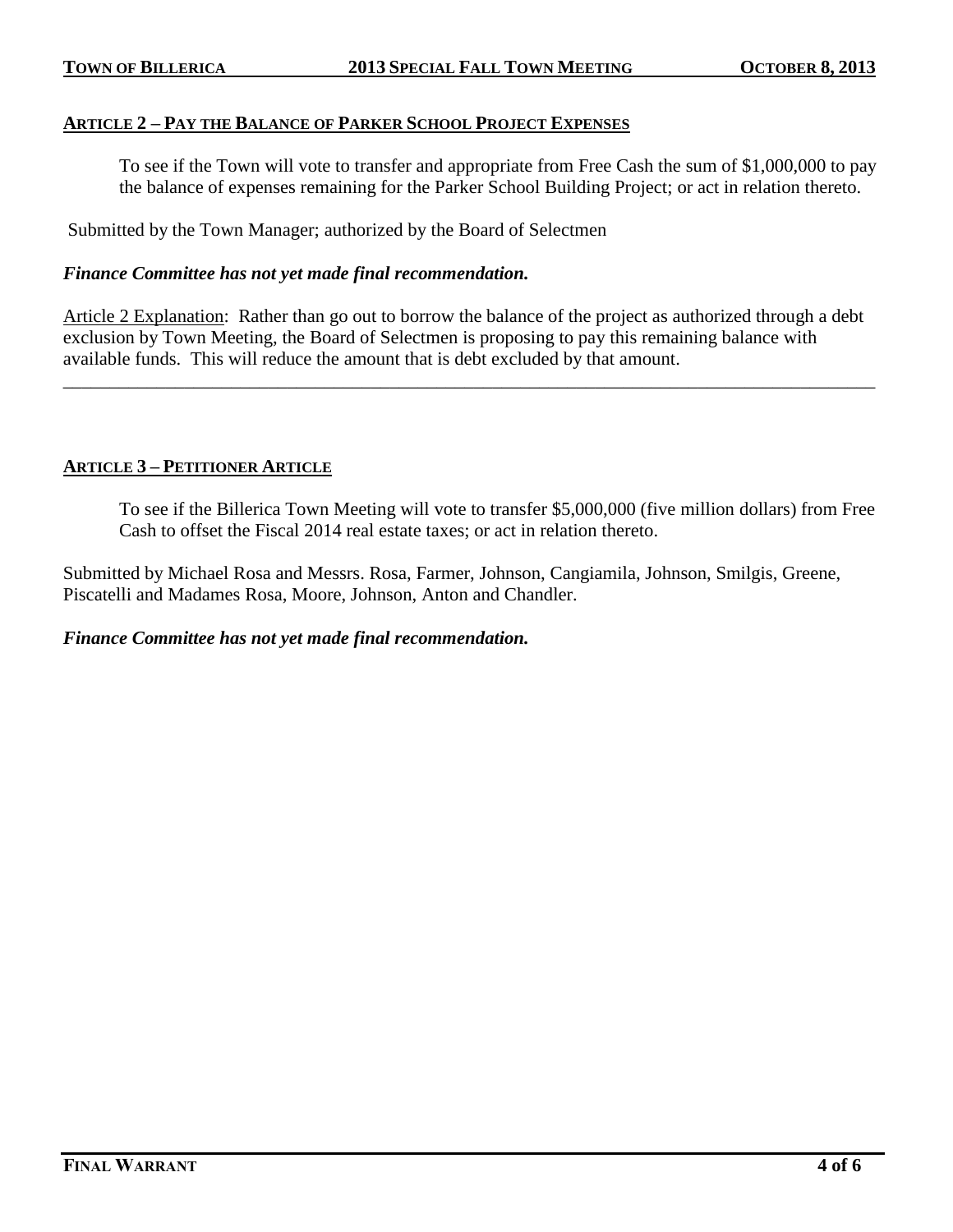#### **ARTICLE 4 – PETITIONER ARTICLE**

To see if the Billerica Town Meeting will vote to amend section 5 to add subsection 5.4 of the General By-Laws to read as follows:

All owners of private fire hydrants will submit a letter of compliance to the Billerica Fire Prevention Bureau on a yearly basis due on or before January  $1<sup>st</sup>$  certifying that they have complied with section 5 subsections 5.1, 5.2 and 5.3 of the General By-Laws. If the owner or owners do not comply, the following will take place:

- 1. Written request for compliance letter from the Billerica Fire Department.
- 2. If owners do not respond to the written request within thirty (30) days, a \$200 (two hundred dollar) fine will be issued, sixty (60) days, a \$500 (five hundred dollar) fine will be issued, sixty-one (61) days on, there will be a \$50 (fifty dollar) per day fine added to the \$500 fine until the compliance letter is received.

The Fire Department reserves the right to spot check private hydrants. In the event that there is a current compliance letter on file and it is evident that the By-Law was not followed, jeopardizing the safety of Firefighters, the fine will be \$5,000 (five thousand dollars); or act in relation thereto.

Submitted by Michael Rosa and Messrs. Rosa, Battcock, Farmer, Johnson, Cangiamila, Johnson, Smilgis, Greene and Madames Rosa, Moore, Johnson, Anton and Chandler.

\_\_\_\_\_\_\_\_\_\_\_\_\_\_\_\_\_\_\_\_\_\_\_\_\_\_\_\_\_\_\_\_\_\_\_\_\_\_\_\_\_\_\_\_\_\_\_\_\_\_\_\_\_\_\_\_\_\_\_\_\_\_\_\_\_\_\_\_\_\_\_\_\_\_\_\_\_\_\_\_\_\_\_\_\_\_\_

#### *Finance Committee has not yet made final recommendation.*

#### **ARTICLE 5 – PETITIONER ARTICLE**

To see if the Billerica Town Meeting will vote to transfer \$500,000 (five hundred thousand dollars) from Free Cash to fund the engineering and design of the Yankee Doodle Bike Path; or act in relation thereto.

Submitted by John Piscatelli and Messrs. Ramos, Smilgis, Logue, Ventresca, Casey, Fiumara, Deslaurier, Rosa and Simolaris and Madames Piscatelli, Henderson and Rawlings on behalf of the Yankee Doodle Bike Path Committee.

#### *Finance Committee has not yet made final recommendation.*